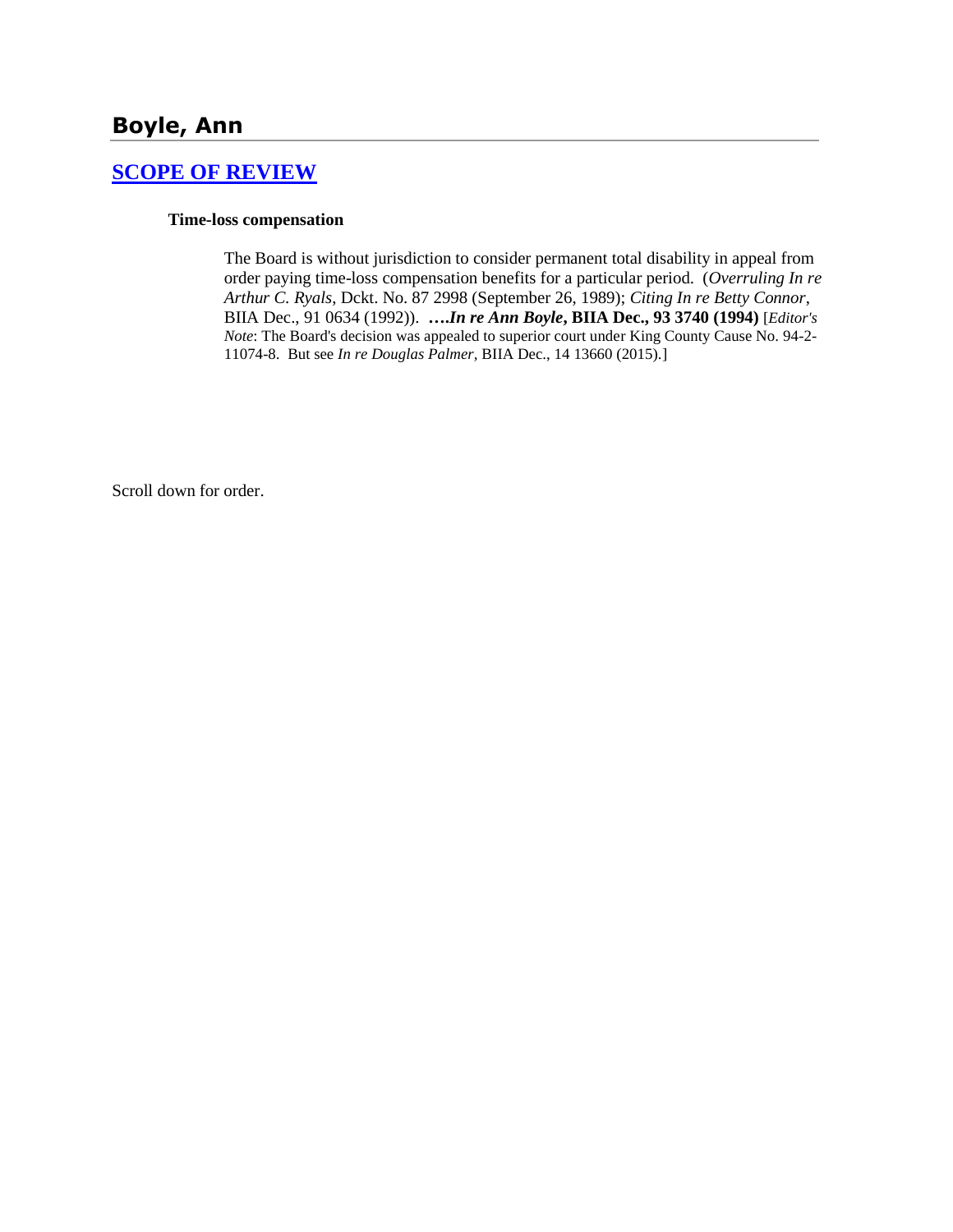### **BEFORE THE BOARD OF INDUSTRIAL INSURANCE APPEALS STATE OF WASHINGTON**

**)**

**IN RE: ANN L. BOYLE ) DOCKET NO. 93 3740**

**CLAIM NO. H-691086 ) DECISION AND ORDER**

APPEARANCES:

Claimant, Ann L. Boyle, by Cohen, Keith-Miller & Dingler, per Norman W. Cohen, Attorney

Employer, F V R Corp., by None

Department of Labor and Industries, by Office of the Attorney general, per Mary V. Wilson, Assistant

This is an appeal filed on behalf of the claimant with the Board of Industrial Insurance Appeals on August 9, 1993, from an order of the Department of Labor and Industries dated July 30, 1993, which paid time loss compensation from July 14, 1993 through July 28, 1993. The appeal is **DISMISSED**.

# **DECISION**

Pursuant to RCW 51.52.104 and RCW 51.52.106, this matter is before the Board for review and decision on a timely Petition for Review filed by the claimant, Ann Boyle, to a Proposed Decision and Order dated January 7, 1994 which dismissed her appeal.

The only substantive issue Ms. Boyle raises in this appeal is her eligibility for permanent total disability benefits. Ms. Boyle appeals from a Department order setting forth her eligibility for time loss benefits between July 14 and 28, 1993. Our industrial appeals judge dismissed her appeal, relying on our recent decision In re Betty Connor, BIIA Dec., 91,0634 (1992). Although we agree with our judge's decision and his analysis, we granted review to clarify our holding in this recent significant decision.

Connor involved an appeal by a self-insured employer from an order requiring it to pay time loss benefits. This order was substantially similar to the one at issue here: both orders required payment of time loss compensation for a specified period, but did not close the claim. In Connor, the employer sought to close the claim without payment of any additional benefits. We held the Board lacked jurisdiction to require the Department to close the claim and to determine the extent of claimant's permanent impairments because the Department had not yet addressed these issues. Connor, supra, at 6.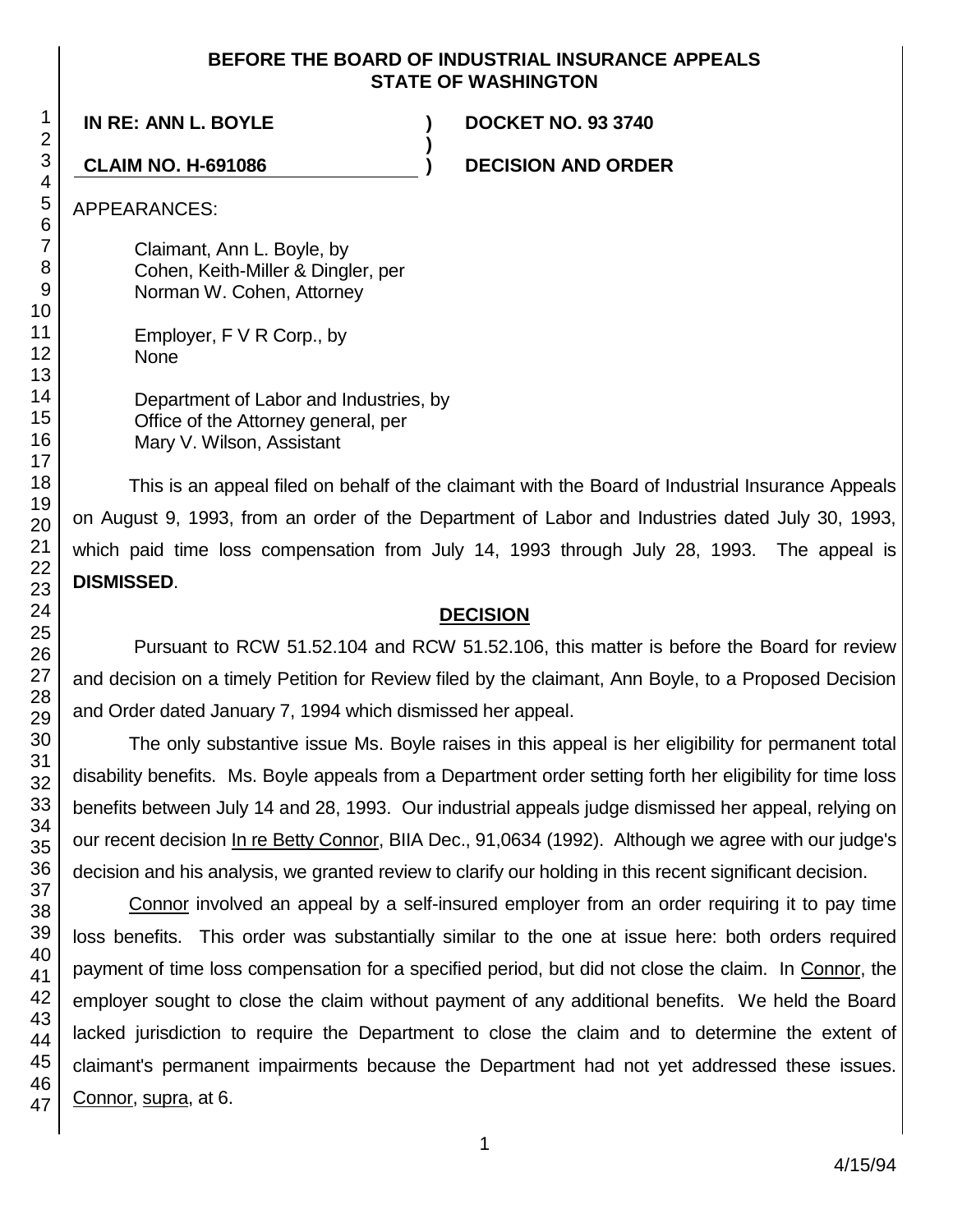In this appeal, Ms. Boyle also seeks to close her claim. She argues she is not merely temporarily totally disabled, but is instead permanently unemployable. Our industrial appeals judge dismissed Ms. Boyle's appeal on the basis that this Board lacks jurisdiction to determine her eligibility for permanent total disability benefits. We agree with this decision. Our holding in Connor applies to both injured workers and employers. Accordingly, neither party can litigate the fixity of a claimant's medical condition, or the extent of his or her permanent impairment, until the Department issues an order addressing these issues.

Our industrial appeals judge issued his ruling in response to a Department motion which was variously described in the record as one for summary judgment, for dismissal, and for judgment on the pleadings. (The Department initially filed for summary judgment, and, at claimant's suggestion, orally amended its motion during an informal conference to one for judgment on the pleadings). Since we base our decision solely on the parties' pleadings without any evidentiary record, the caption on the Department's motion is of little import. Because this Board lacks jurisdiction to determine the sole issue raised in this appeal, the July 30, 1993 Department order must be sustained and claimant's appeal is properly dismissed under the provisions of CR 56, CR 12(b)(6), or CR 12(c). The appropriate analysis, and ensuing result, is essentially the same under all three rules. Blenheim v. Dawson & Hall, 35 Wn.App. 435 at 439, FN 2 (1983). In each case, the allegations in Ms. Boyle's pleadings must be accepted as true, since she is the non-moving party. Dennis v. Heggen, 35 Wn.App. 432 (1983). Her appeal is properly dismissed if it appears she cannot prove any set of facts that would entitle her to the relief she seeks. Orwick v. City of Seattle, 103 Wn.2d 249 (1984).

The dispositive issue in this appeal, then, is the extent of our subject matter jurisdiction. If this Board lacks jurisdiction to determine whether Ms. Boyle is permanently totally disabled, her appeal must be dismissed. As we have already indicated, we believe we lack this authority. Our jurisdiction is limited to an appellate review of matters first determined by the Department. In re Betty Connor, supra, at 6. Until the Department issues a decision or order regarding an issue, it cannot be reviewed by this Board. Lenk v. Dep't of Labor & Indus., 3 Wn. App. 977 (1970). Accordingly, since the Department has not yet issued an order determining whether Ms. Boyle's claim should be closed and which assesses her degree of permanent impairment, if any, we cannot review her eligibility for pension benefits.

The principal legal authority cited by the claimant to support her argument that we have the authority to hear her appeal is a decision that pre-dates Connor. In re Arthur C. Ryals, Dckt. 87 2998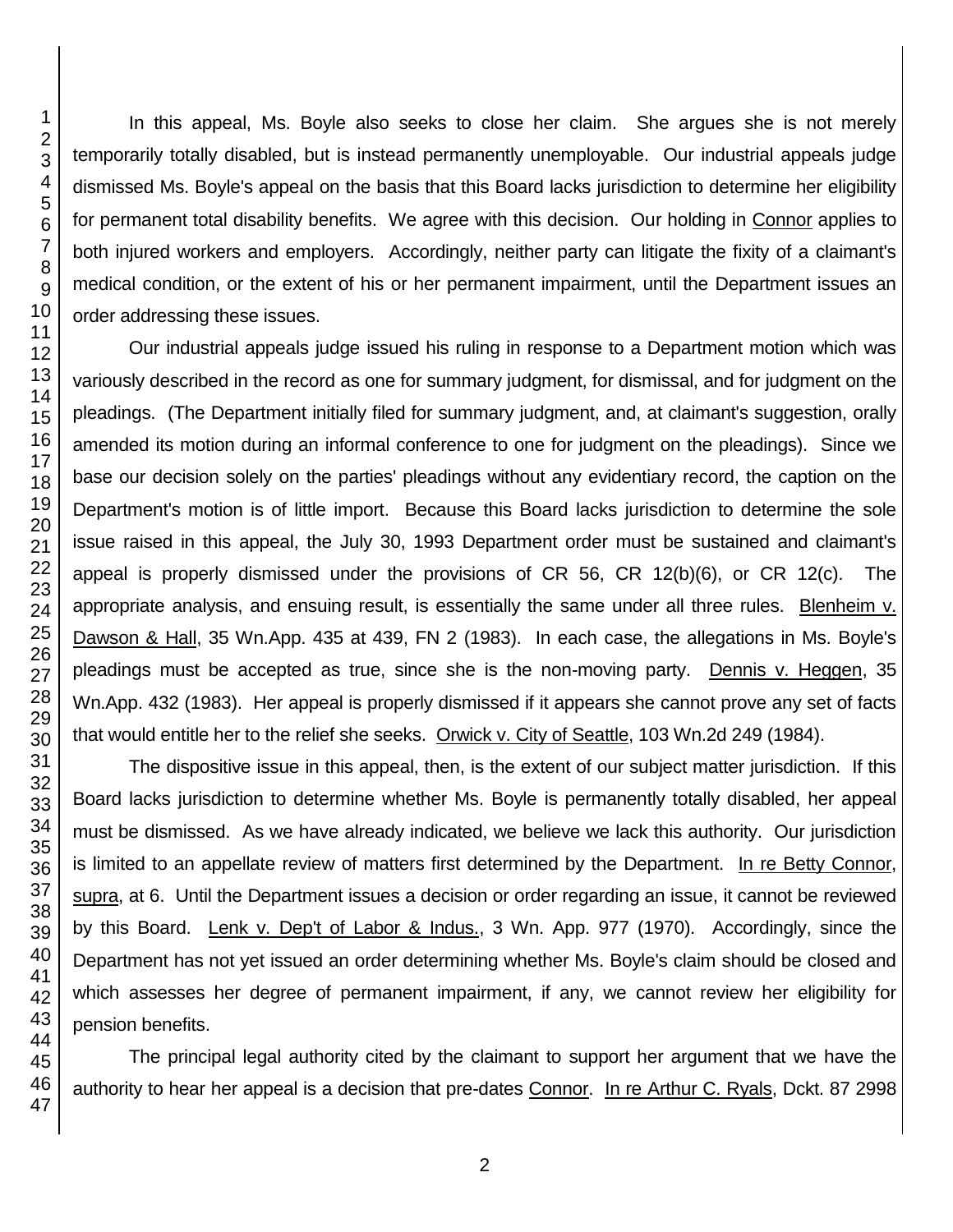and 87 3983 (September 26, 1989). This decision involved a determination of whether a claimant was permanently and totally disabled prior to the effective date of a 1986 statute that would have reduced his benefits. As such, its principal focus is the applicability of a provision that required workers compensation benefits to be reduced by social security benefits. The Board declined to determine Mr. Ryals' eligibility for a pension. However, in dicta, the Board indicated it believed it had jurisdiction to determine whether an injured worker had become permanently and totally disabled in an appeal from an order paying time loss benefits. Ryals, supra, at 7. Although we declined to follow this dicta in Connor, we did not specifically disavow this language. We do so here.

Not only is this dicta contrary to the holdings of governing appellate decisions, but it is also is rejected as poor policy. We again wish to underscore our agreement with our industrial appeals judge's thorough analysis. Ms. Connor maintains the Department implicitly decided her condition was not fixed and she was ineligible for a pension when it issued the order under appeal. In short, by finding her eligible for time loss compensation, she believes the Department necessarily considered and rejected her eligibility for permanent total disability benefits. This argument is not consistent with the Department's practice and needlessly encourages premature litigation. If we were to adopt such a broad view of our jurisdiction, any party could place all alternate benefits available to him or her under the Industrial Insurance Act at issue in any appeal before this Board. We will not adopt this view. Further, by allowing the Department to rule on an issue prior to our consideration of an appeal, a claimant may obtain the resolution he or she seeks without additional litigation.

Turning to the specific context for this appeal, if we held this Board has the legal authority to determine a claimant's eligibility for pension benefits in an appeal from a time loss order, we would create a risk of inconsistent decisions in multiple appeals. For example, Ms. Boyle has two other appeals from time loss orders pending before us (Dockets 93 4017 and 93 4346). Her three appeals, all of which involve her assertion that she is permanently totally disabled, were at one point assigned to different judges. Ms. Boyle's counsel objected on the record to having these three appeals heard by the same industrial appeals judge. 11/9/93 Tr. at 13-14. It appears he wanted to litigate the same issue before two different judges. This is precisely the end result that we wish to avoid. However, since the Department regularly issues time loss orders when administering a claim, it would clearly be possible for multiple appeals involving a claimant's eligibility for pension benefits to be heard before different judges in this agency. By limiting our jurisdiction to hear such appeals to Department orders that address the extent of a claimant's permanent impairments, this risk is essentially eliminated.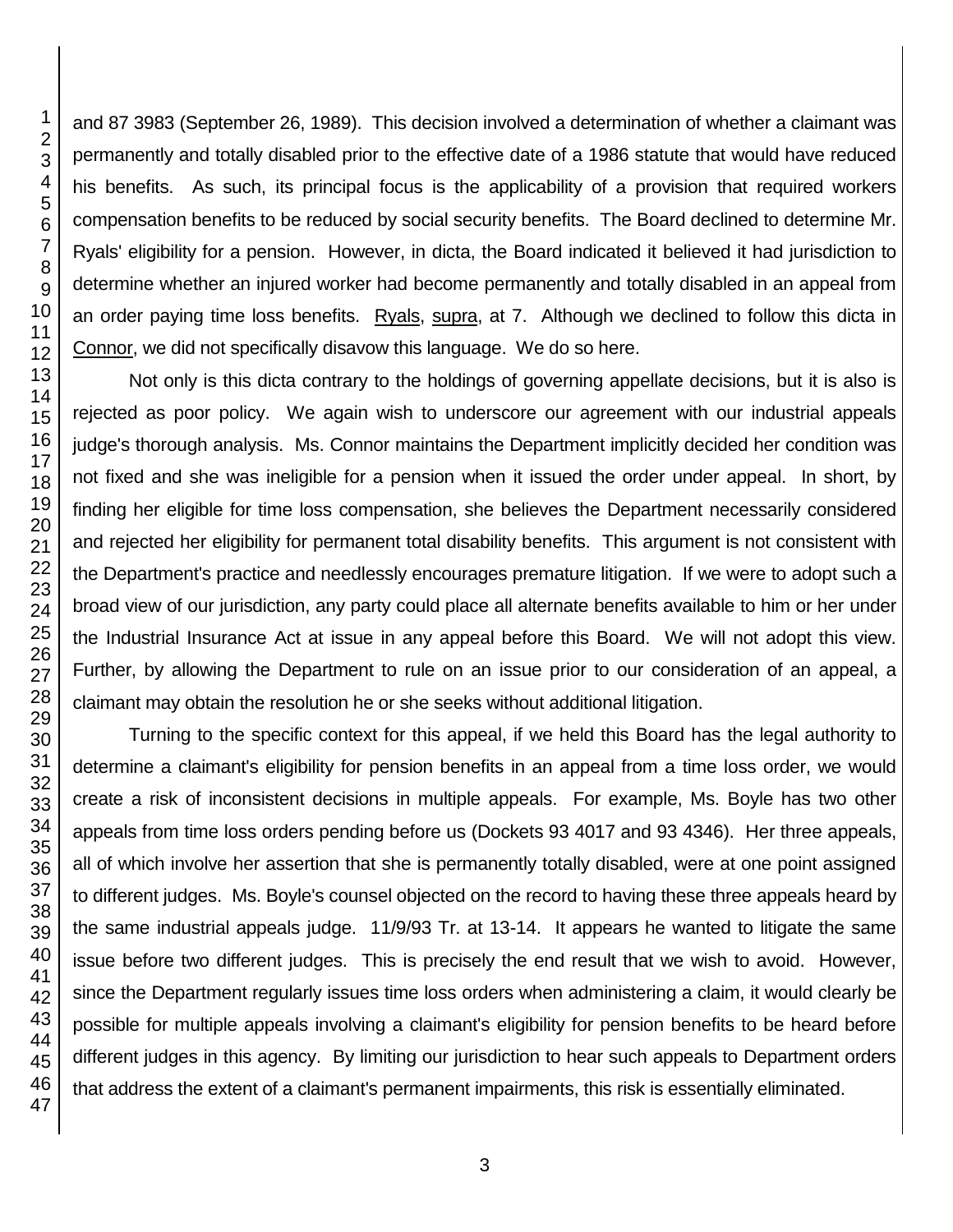We do not believe Ms. Boyle is harmed by our ruling. She is currently receiving time loss benefits, and would not receive any more additional compensation if she were eligible for a pension. Additionally, she can currently obtain medical benefits through the Department, which she could not normally do after her claim is closed. While we acknowledge Ms. Boyle may have an increased sense of security by obtaining an order determining she is permanently and totally disabled, she may still obtain the order she desires by alternate means. Ms. Boyle can ask the Department to specifically address her request for claim closure by issuing an order closing the claim or, conversely, refusing her request. Upon the issuance of a further Department order, we could then consider her current claim for relief. If the Department refused to determine the extent of her permanent impairments, Ms. Boyle could further appeal that determination.

For the reasons indicated above, we are reaffirming the Proposed Decision and Order dismissing Ms. Boyle's appeal. We direct our Industrial Appeals Judge to enter orders in her companion appeals that are consistent with this decision. We adopt, with minor corrections, the Findings of Fact and Conclusions of Law in the Proposed Decision and Order. We have added the date of claimant's injury to Finding of Fact 1. Conclusion 1 is corrected to specify we lack subject matter jurisdiction over the substance of this appeal. Conclusion 2 is narrowed. Though we lack jurisdiction to determine a claimant's eligibility for pension benefits in an appeal, such as this one, where the Department has not considered the fixity of his or her condition, we can reach this issue in other appeals from orders paying time loss benefits (for example, from closing orders which also require payment of such benefits).

For the above-mentioned reasons, the undersigned enters the following Findings of Fact and Conclusions of Law.

# **FINDINGS OF FACT**

1. On May 6, 1980, claimant, Ann L. Boyle, filed an application for benefits alleging that she suffers from a carpal tunnel condition as a result of an industrial injury on July 1, 1979, which occurred during the course of her employment by F V R Corp. The claim was allowed and assigned Claim H-691086.

On July 30, 1993, the Department of Labor and Industries issued an order which paid time loss compensation from July 14, 1993 through July 28, 1993.

Claimant filed her Notice of Appeal with the Board of Industrial Insurance Appeals on August 9, 1993; she also served a copy of her Notice of